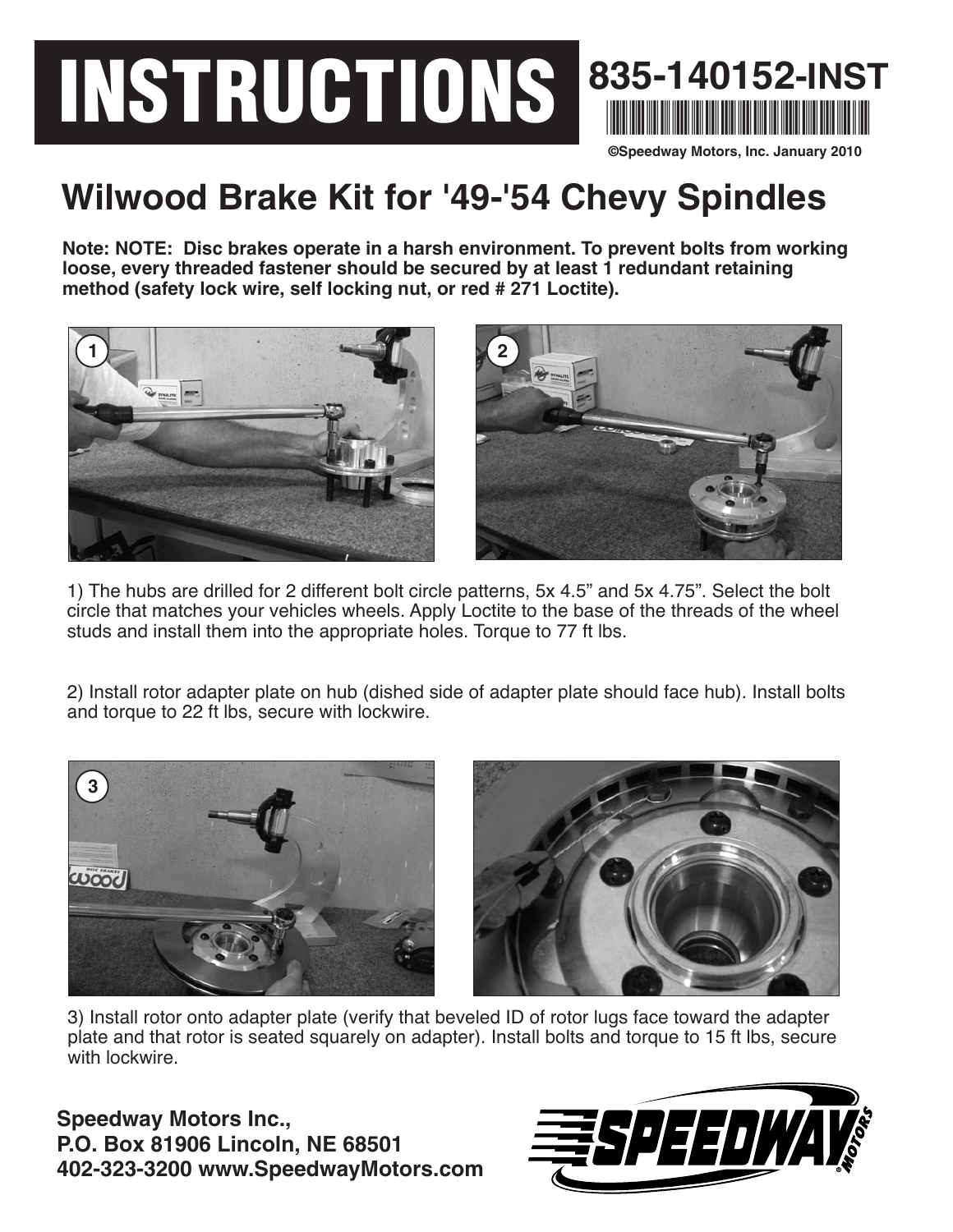4) Pack wheel bearings with quality high temp disc brake grease, insert large bearing into aft side of hub. Install grease seal until it seats flush with edge of hub.

5) Install hub assembly onto spindle, insert outer wheel bearing, retaining washer, and spindle nut. Snug spindle nut to 50 inch lbs, then back off to first available key slot and insert cotter pin. Install dust cap, checking closely for interference to cotter pin or washer.

6) Install caliper on caliper bracket as shown. Use Loctite on bolt threads, torque to 30 ft lbs.









7) Install caliper and caliper bracket on spindle. Use supplied washers (as required) as shims to center the caliper on the rotor. Torque bolts to 50 ft lbs.



8) Verify that hub and rotor spin freely with no interference or contact with caliper (refer to step 7 and re-shim if required). Insert brake pads into caliper and secure with pin.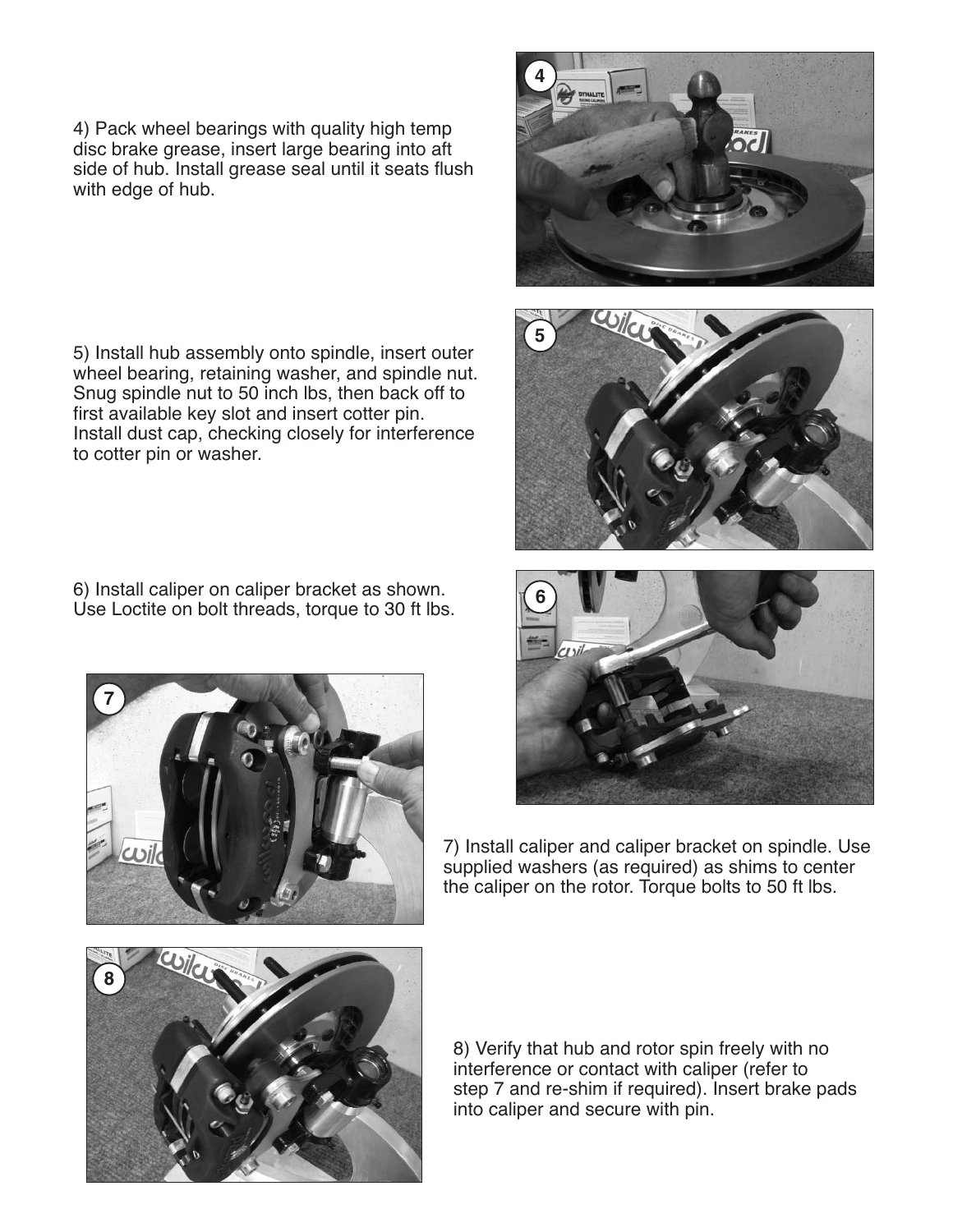## **Important Notice - Read This First**

**Before any tear-down or disassembly begins, review the following information:**

- **Check wheel clearance to verify that there is adequate clearance with the wheels you will be using with the installation.**
- **Front brake kits do not include flex lines. OEM brake lines will not adapt to Wilwood calipers. Check the assembly instructions, or associated components section for brake line recommendations before assembly. In addition, Wilwood offers an extensive listing of brake lines and fittings on the web: www.wilwood.com.**
- **Due to OEM production differences and other variations from vehicle to vehicle, the fastener hardware and other components in this kit may not be suitable for a specific application or vehicle.**
- **It is the responsibility of the purchaser and installer of this kit to verify suitability/fitment of all components and ensure all fasteners and hardware achieve complete and proper engagement. Improper or inadequate engagement can lead to component failure.**

## **Exploded Assembly Diagram**

**WARNING INSTALLATION OF THIS KIT SHOULD ONLY BE PERFORMED BY PERSONS EXPERIENCED IN THE INSTALLATION AND PROPER OPERATION OF DISC BRAKE SYSTEMS. SPECIFIC PARTS MAY VARY FROM DIAGRAM**



**Speedway Motors Inc., P.O. Box 81906 Lincoln, NE 68501 402-323-3200 www.SpeedwayMotors.com**

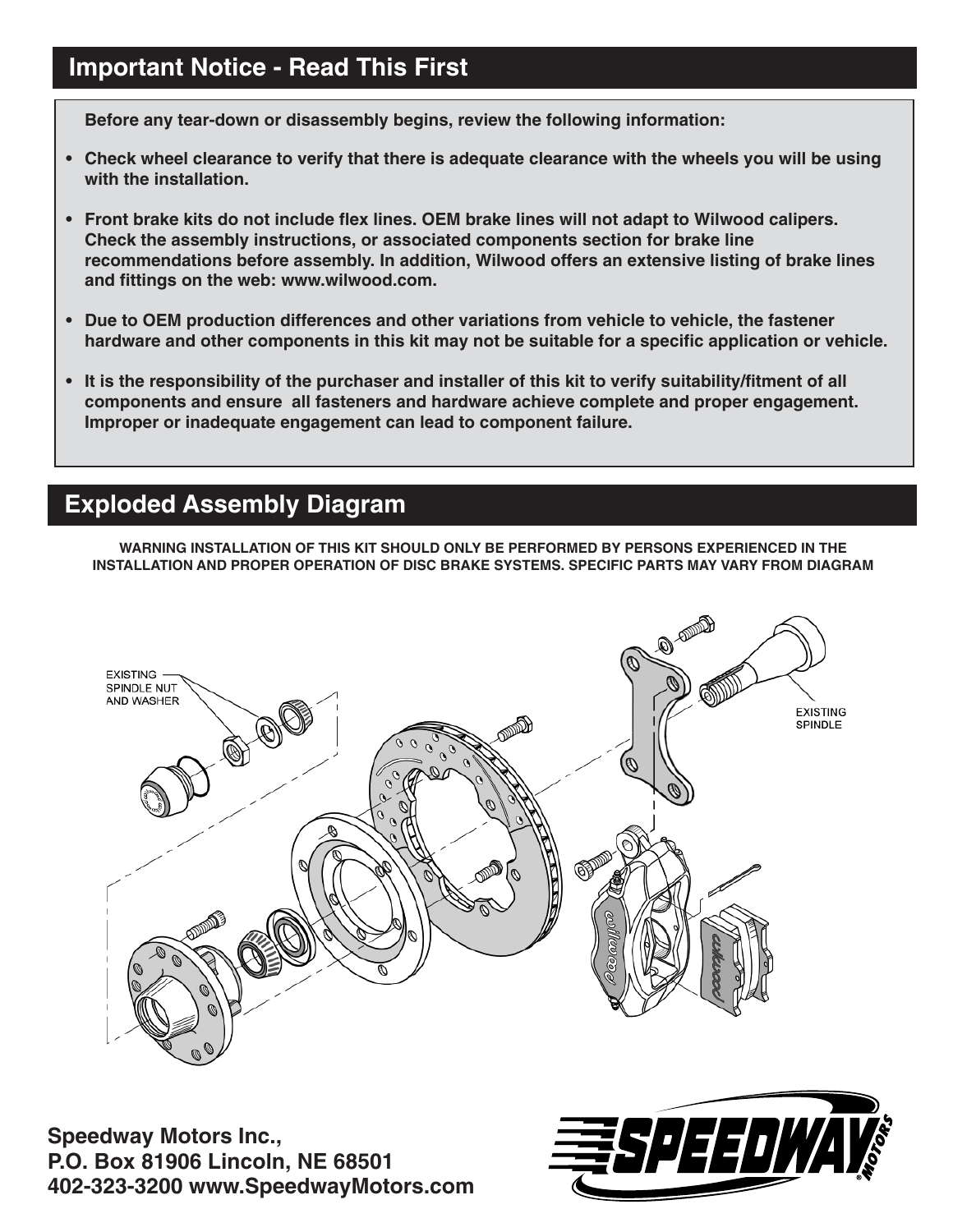## **WARNING - DO NOT DRIVE ON UNTESTED BRAKES BRAKES MUST BE TESTED AFTER INSTALLATION OR MAINTENANCE MINIMUM TEST PROCEDURE**

- Make sure pedal is firm. Hold firm pressure on pedal for several minutes. It should remain in position without sinking. If pedal sinks toward floor, check system for fluid leaks. DO NOT drive vehicle if pedal does not stay firm or can be pushed to the floor with normal pressure.
- At very low speed (2 -5 mph) apply brakes hard several times while turning steering wheel from full left to full right. Repeat several times. Remove the wheels and check that components are not touching, rubbing or leaking.
- Carefully examine all brake components, brake lines and fittings for leaks and interference.
- Make sure there is no interference with wheels or suspension components.
- Drive vehicle at low speed (15-20 mph) making moderate and hard stops. Brakes should feel normall and positive. Again check for leaks and interference.
- Always test vehicle in a safe place where there is no danger to (or from) other people or vehicles.
- Always wear seat belts and make use of all safety equipment.

## **Pad Bedding Procedure**

• Pump brakes at low speed to assure proper operation. On the race track, or other safe location, make a series of hard stops until some brake fade is experienced. Allow brakes to cool while driving at moderate speed to avoid use of the brakes. This process will properly burnish the brake pads, offering maximum performance.

| <b>Associated Components</b> |                                                            |
|------------------------------|------------------------------------------------------------|
| PART#                        | <b>DESCRIPTION</b>                                         |
| 260-1874                     | Wilwood Residual Pressure Valve (2lb for disc brakes)      |
| 260-1876                     | Wilwood Residual Pressure Valve (10lb for drum brakes)     |
| 260-8419                     | <b>Wilwood Proportioning Valve</b>                         |
| 260-0632                     | Wilwood Racing Brake Fluid (Hi-Temp 570°(12oz)             |
| 260-6209                     | Wilwood Racing Brake Fluid (EXP 600 Plus (16.9 oz.)        |
| 340-1285                     | Wilwood Floor Mount Brake Pedal (with balance bar)         |
| 340-1287                     | Wilwood Swing Mount Brake Pedal (with balance bar)         |
| 260-6764                     | Wilwood 3/4 inch High Volume Aluminum Master Cylinder      |
| 260-6765                     | Wilwood 7/8 inch High Volume Aluminum Master Cylinder      |
| 260-6766                     | Wilwood 1 inch High Volume Aluminum Master Cylinder        |
| 260-4893                     | 1-1/16 inch Tandem Master Cylinder (Aluminum Housing)      |
| 260-2406                     | <b>Mounting Bracket Kit (Tandem Master Cylinder)</b>       |
| 260-8555                     | Wilwood 1 inch Aluminum Tandem Chamber Master Cylinder     |
| 260-8556                     | Wilwood 1-1/8 inch Aluminum Tandem Chamber Master Cylinder |
| 350-2038                     | 1971-1973 Pinto Rack and Pinion (new, not rebuilt)         |
| 260-2016                     | Quick Release Steering Hub (3/4 inch shaft)                |
| 260-2017                     | Quick Release Steering Hub (5/8 inch shaft)                |
| 220-7056                     | Flexline Kit, Universal, 14 inch, Domestic                 |
| 220-7699                     | Flexline Kit, Universal, 16 inch, Domestic                 |
| 220-8307                     | Flexline Kit, Universal, 18 inch, Domestic                 |